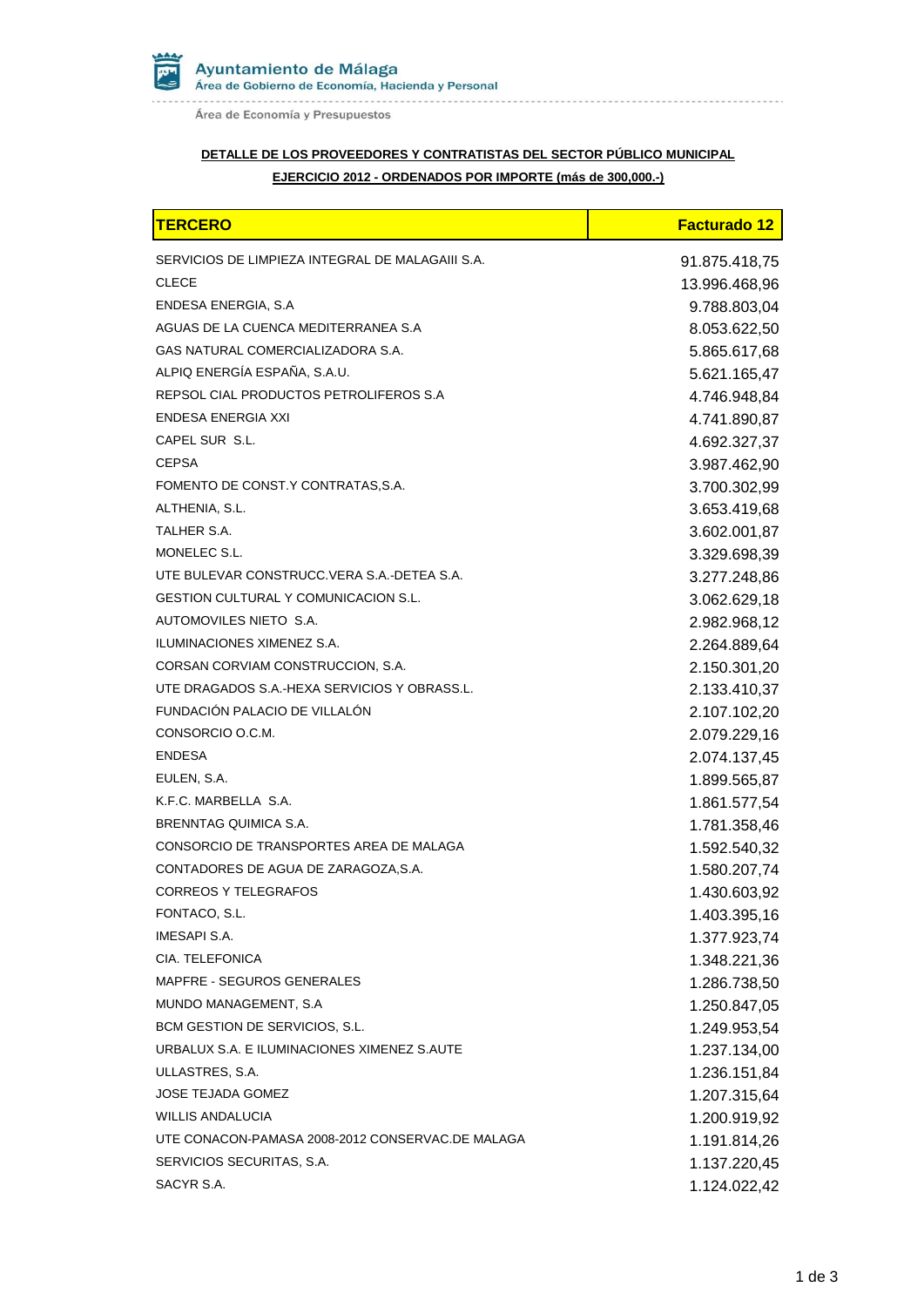

Área de Economía y Presupuestos

## **DETALLE DE LOS PROVEEDORES Y CONTRATISTAS DEL SECTOR PÚBLICO MUNICIPAL EJERCICIO 2012 - ORDENADOS POR IMPORTE (más de 300,000.-)**

| <b>TERCERO</b>                                            | <b>Facturado 12</b> |
|-----------------------------------------------------------|---------------------|
| UTE ENMA                                                  | 1.113.536,73        |
| FERROVIAL AGROMAN S.A.                                    | 1.112.603,62        |
| HISPANICA DE LIMPIEZA S.A.                                | 967.413,66          |
| EMIN S.L.                                                 | 948.064,13          |
| PROSEGUR CIA SEGURIDAD S A                                | 924.789,30          |
| UTE EIFFAGE INFRAEST. IELCO -GOYCA S.A.                   | 895.944,63          |
| <b>FMS WERTMANAGEMENT</b>                                 | 881.387,86          |
| IELCO, S.L.                                               | 814.335,18          |
| CONACON SANDO U.T.E. DESLIZAMIENTO LADERA C.A.M.          | 811.356,81          |
| CONSTRUCCIONES LOPEZ PORRAS, S.A                          | 811.281,32          |
| TECNIOBRA CONSERVACION E INFRAESTRUCTURA                  | 802.208,09          |
| <b>MOVISTAR</b>                                           | 800.202,24          |
| CRILUZ S.L.                                               | 793.765,52          |
| CONSTRUCCIONES SERGIO PEREZ LOPEZ S.A.                    | 769.240,51          |
| DELOITTE, S.L.                                            | 767.538,88          |
| EXCAVACIONES MACARENA, S.L.                               | 748.033,61          |
| CONSTRUCCIONES T ARJONA, S.L.                             | 738.622,63          |
| ALPHABET ESPAÑA FLEET MANAG., S.A.                        | 727.129,76          |
| CONACON, S.A.                                             | 726.154,56          |
| MONELEC, S.L. ELECTRONIC TRAFIC, S.A.                     | 706.650,72          |
| <b>FUNDACION CIEDES</b>                                   | 701.987,31          |
| PROMOTORA EL TARAJAL S.L.                                 | 701.036,33          |
| UTE MANUEL LOPEZ RUIZ S.L. Y HELIOPOL S.A. (UTE LEY 18/19 | 694.575,96          |
| <b>CORPORA, MEDIOS SUR SL</b>                             | 690.020,93          |
| JARQUIL ANDALUCÍA, S.A.                                   | 676.645,19          |
| R.O.A CONSTRUCCIONES Y URBANIZ                            | 668.309,06          |
| DICO-SARDALLA MALAGA UTE                                  | 666.002,86          |
| HEXA SERVICIOS Y OBRAS S.L.                               | 663.770,92          |
| SECURITAS SEGURIDAD ESPAÑA, S.A.                          | 660.549,52          |
| JUNTA COMPENSACION SUP T8 UE II UNIVERS                   | 650.624,11          |
| CONTRAT INGENIERIA Y OBRAS, S.A.                          | 646.687,94          |
| DOW CHEMICAL IBERICA, S.L.                                | 626.427,20          |
| LIMPIEZAS IND.PEPE NUÑEZ, S.L.                            | 624.160,73          |
| SIEPARK MALAGA, S.L.                                      | 623.708,38          |
| CONSTRUCCIONES LASOR S.L.                                 | 606.738,81          |
| <b>CONFORMAS</b>                                          | 606.564,93          |
| INFORMATICA EL CORTE INGLES,                              | 589.503,34          |
| CONSTRUCCIONES FEDERICO GARCIA S.L.                       | 574.192,11          |
| NALCO ESPAÑOLA, S.L.                                      | 571.565,52          |
| UNIPOST, S.A.                                             | 567.882,01          |
| CENTRAL DE LIMPIEZAS DIAMANTE, S.L.                       | 551.936,67          |
| MEDIOS ACUÁTICOS, S.L.                                    | 527.858,83          |